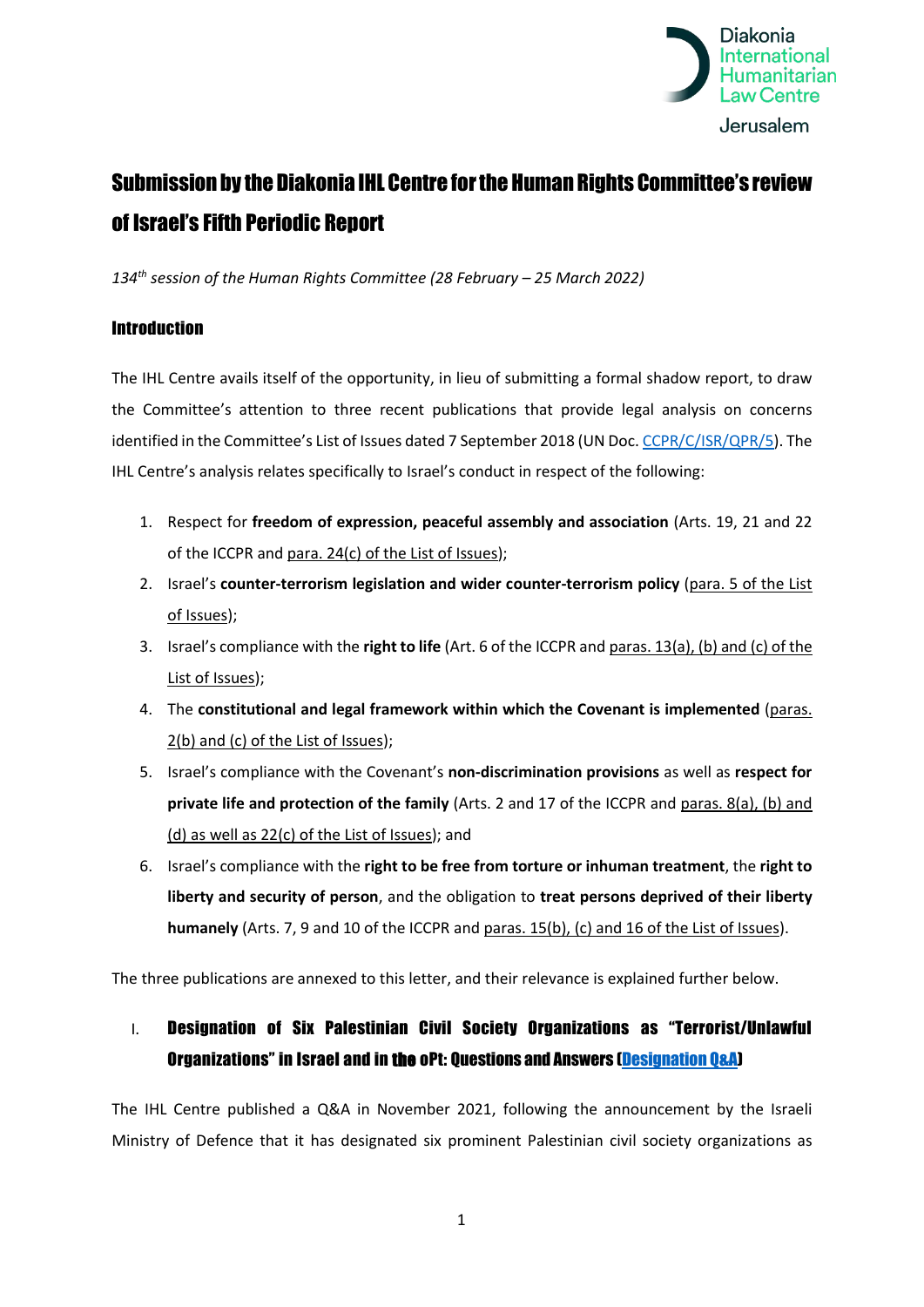

"terrorist organizations". <sup>1</sup> Corresponding orders by the military commander in the occupied West Bank declaring five of the organizations "unlawful" followed shortly thereafter (the sixth organization had already been so declared previously).

The Q&A provides legal analysis *inter alia* on the following issues:

- (a) The legal bases used by Israel for the designations and declarations;
- (b) The consequences of the designations and declarations for the six organizations and their staff;
- (c) Measures that the six organizations can take against the designations and declarations;
- (d) The international legal framework governing Israel's conduct in the oPt;
- (e) Whether the declaration of the organizations as "unlawful" in the oPt is in line with the limitations that IHL imposes on Israel as the occupying power;
- (f) Whether enforcement of the military orders in the oPt would be in conformity with Israel's obligations under IHL;
- (g) The main human rights concerns regarding the designations and declarations;
- (h) How the designations and declarations impact the enjoyment of the rights to freedom of expression and association protected under IHRL; and
- (i) Specific protections that the six organizations enjoy as human rights defenders.

The Q&A thus directly relates to Israel's respect for the **rights to freedom of expression and association as protected in Arts. 19 and 22 of the ICCPR** (Questions 7 and 8 [of the Designation Q&A\)](https://apidiakoniase.cdn.triggerfish.cloud/uploads/sites/2/2021/11/Designation-of-Palestinian-CSOs-as-terrorist-organisations.pdf), and further provides information on "acts of threats against and harassment, detention and arrests of human rights defenders and civil society organizations, particularly those working on international accountability for violations of human rights and humanitarian law" as identified in para. 24(c) of the List of Issues (Questions 2, 3, 9 and 10 [of the Designation Q&A\)](https://apidiakoniase.cdn.triggerfish.cloud/uploads/sites/2/2021/11/Designation-of-Palestinian-CSOs-as-terrorist-organisations.pdf).

Since the designations and declarations were made pursuant to, respectively, Israel's Counter-Terrorism Law of 2016 and the Defence (Emergency) Regulations of 1945 which Israel enforces in the West Bank, the Q&A also speaks to Israel's **counter-terrorism legislation and wider counter-terrorism policy**. In particular, the Q&A may inform the Committee's assessment of whether Israel has taken

<sup>&</sup>lt;sup>1</sup> The six organizations are the Union of Agricultural Work Committees (UAWC); Defense for Children International-Palestine (DCIP); Al-Haq; the Bisan Center for Research and Development; Addameer-Prisoner Support and Human Rights Association; and the Union of Palestinian Women's Committees (UPWC).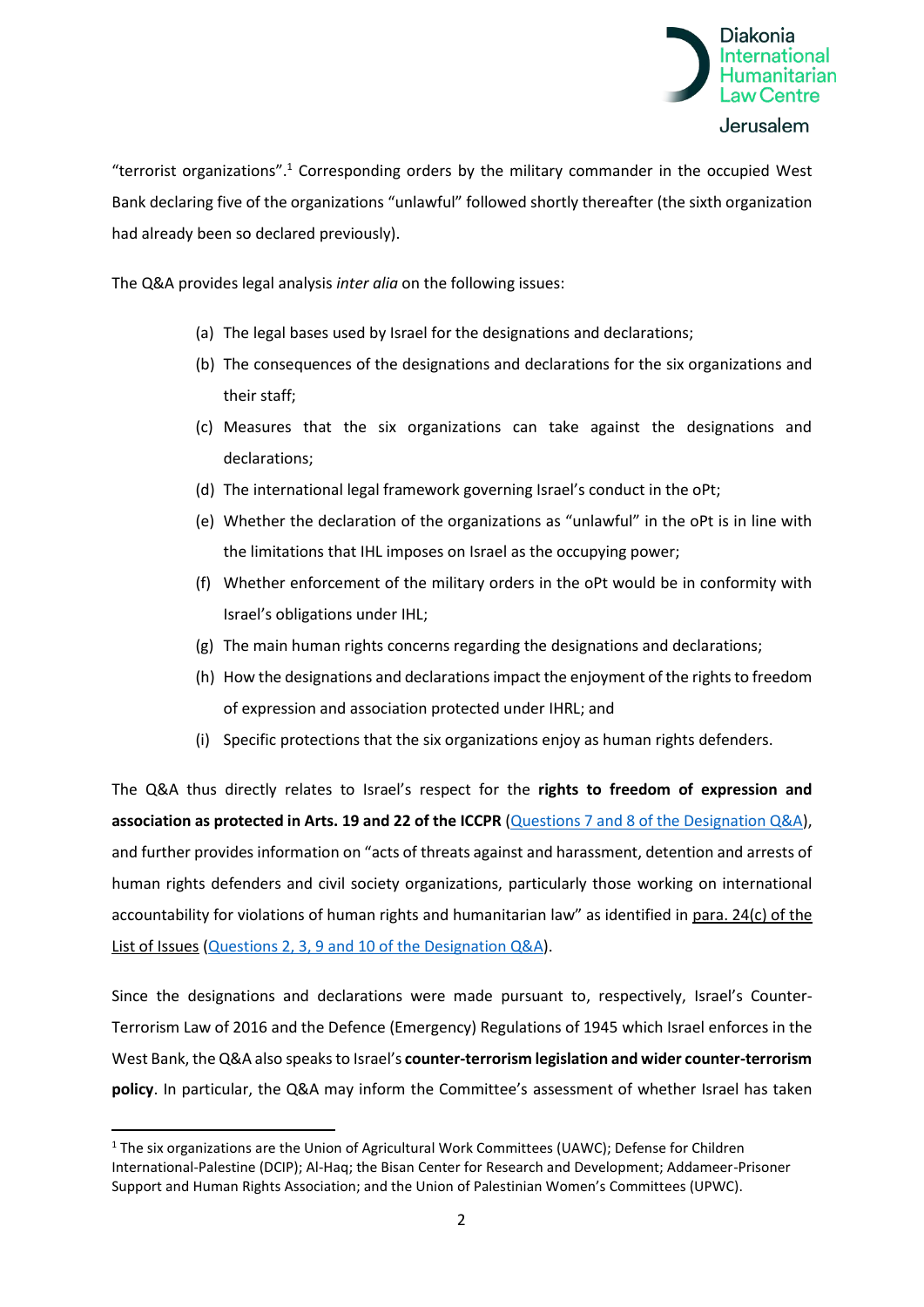

sufficient measures to "ensure that definitions of terrorism are precise, are limited to countering terrorism, and are in full conformity with the Covenant" as stipulated in para. 5 of the List of Issues (Questions 1, 7 and 8 [of the Designations Q&A\)](https://apidiakoniase.cdn.triggerfish.cloud/uploads/sites/2/2021/11/Designation-of-Palestinian-CSOs-as-terrorist-organisations.pdf).

#### II.The Use of Force in Law Enforcement in the oPt: Questions and Answers [\(UoF Q&A\)](https://apidiakoniase.cdn.triggerfish.cloud/uploads/sites/2/2021/12/QA-Use-of-Force-in-Law-Enforcement-oPt.pdf)

In December 2021, the IHL Centre published a Q&A on the international legal framework governing the use of force in law enforcement by Israeli forces in the oPt, specifically in the context of demonstrations. The Q&A responds to long-standing concerns regarding Israel's compliance with applicable international standards as well as recent reports that the Israeli army now allows its forces to open fire at Palestinians who threw stones even as they are backing away.

The Q&A provides legal analysis on the following issues, amongst others:

- (a) Which bodies of international law regulate the use of force in armed conflict;
- (b) How international law regulates the use of force in law enforcement;
- (c) Whether the existence of an armed conflict, including occupation, influences how force can be used in law enforcement;
- (d) Israel's approach to law enforcement in the oPt and to what extent this approach conforms with international law;
- (e) Which rules on the use of force apply to so-called "main instigators";
- (f) Whether Israel can use live ammunition to control demonstrations and protests; and
- (g) Which measures are required to ensure accountability for the use of force in law enforcement.

This publication may prove useful for purposes of assessing Israel's compliance with and respect for the **right to life as enshrined in Art. 6 of the ICCPR**.

Specifically, the Q&A may support the Committee's evaluation of:

(a) Measures taken by Israel, if any, to **prevent the excessive use of force against Palestinians** during law enforcement operations, *inter alia* by ensuring that its rules of engagement and regulations on the use of firearms are consistent with Art. 6 of the ICCPR and with the Basic Principles on the Use of Force and Firearms by Law Enforcement Officials as stipulated in para. 13(a) of the List of Issues [\(Questions 4 and](https://apidiakoniase.cdn.triggerfish.cloud/uploads/sites/2/2021/12/QA-Use-of-Force-in-Law-Enforcement-oPt.pdf)  5 [of the UoF Q&A\)](https://apidiakoniase.cdn.triggerfish.cloud/uploads/sites/2/2021/12/QA-Use-of-Force-in-Law-Enforcement-oPt.pdf);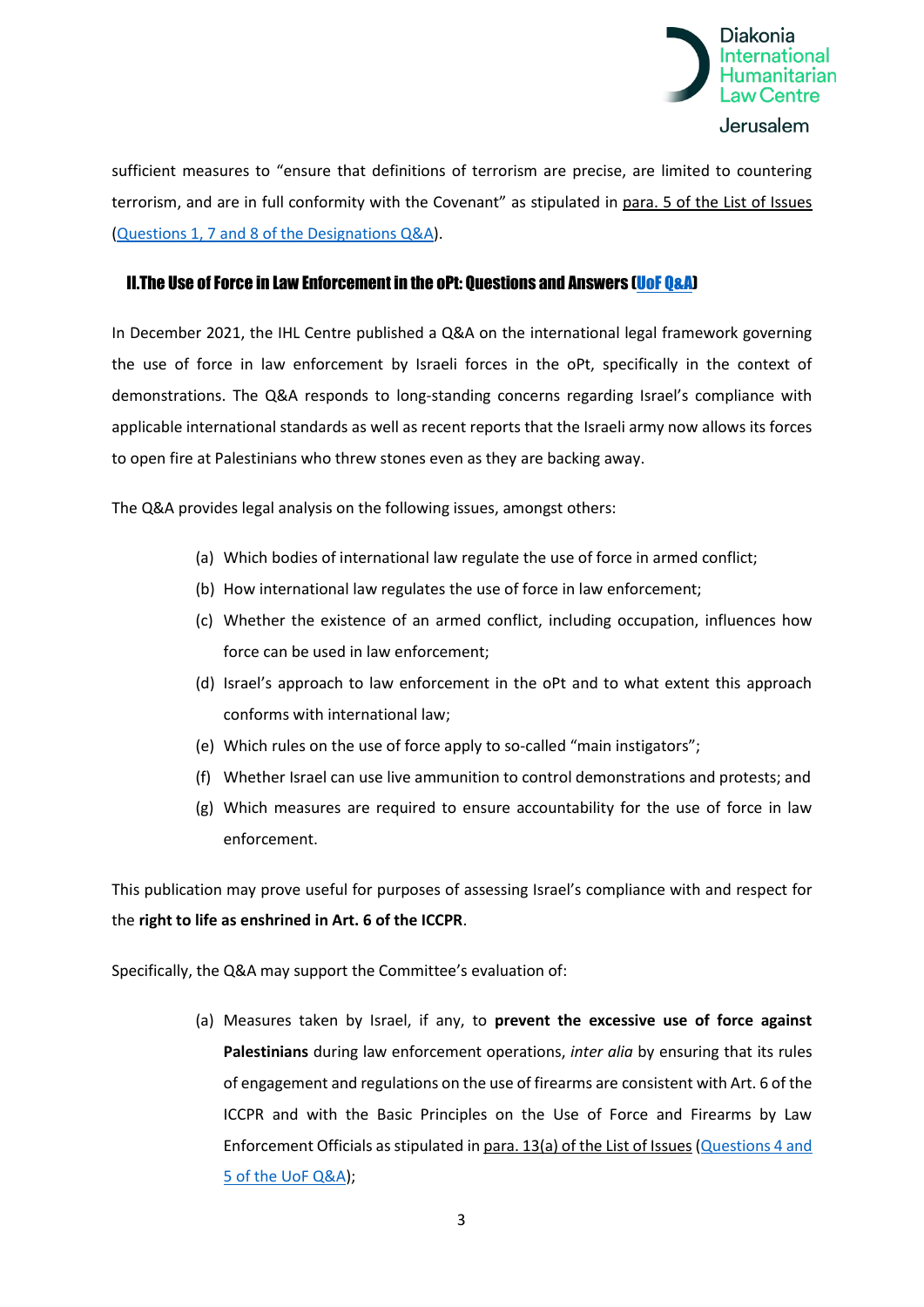

- (b) The **rules governing the use of live ammunition** employed in the context of law enforcement or other relevant security operations as identified in para. 13(b) of the List of Issues (Question 6 [of the UoF Q&A\)](https://apidiakoniase.cdn.triggerfish.cloud/uploads/sites/2/2021/12/QA-Use-of-Force-in-Law-Enforcement-oPt.pdf); and
- (c) Whether Israel has launched **thorough, effective and independent investigations** into all allegations of excessive use of force by law enforcement officers and taken steps to ensure prosecution and punishment where allegations are proven, as well as effective remedies for victims or their families as stipulated in para. 13(c) of the List of Issues (Question 7 [of the UoF Q&A\)](https://apidiakoniase.cdn.triggerfish.cloud/uploads/sites/2/2021/12/QA-Use-of-Force-in-Law-Enforcement-oPt.pdf).

#### III. Resurging Violence and Hostilities in Israel-Palestine: Legal Brief [\(Resurgence Legal Brief\)](https://apidiakoniase.cdn.triggerfish.cloud/uploads/sites/4/2021/06/legal-brief-resurging-violence-May-2021.pdf)

In response to resurging violence and hostilities in the Israeli-Palestinian context in May 2021, the IHL Centre published a legal brief containing detailed analysis on various thematic issues including:

- (a) The legal framework applicable to Israel's conduct in the oPt;
- (b) Demographic and other changes in the occupied territory;
- (c) Excessive use of force against Palestinian protesters in the context of civil unrest and law enforcement activities in the oPt;
- (d) The arrest and detention of Palestinian protesters including children, at times with considerable physical force;
- (e) Access to consecrated religious sites and other religious freedoms in the oPt; and
- (f) Conduct of hostilities and the prohibition of indiscriminate attacks.

The legal brief may be particularly relevant for the Committee's analysis of the following issues:

- (a) Assessment of the **constitutional and legal framework within which the Covenant is implemented** [\(Topic 1 of the Resurgence Legal Brief\)](https://apidiakoniase.cdn.triggerfish.cloud/uploads/sites/4/2021/06/legal-brief-resurging-violence-May-2021.pdf). In particular, this may inform the Committee's assessment of steps Israel has taken to review its legal position so as to acknowledge:
	- i. The extraterritorial application of the Covenant under certain circumstances (para. 2(b) of the List of Issues); and
	- ii. That the applicability of IHL during armed conflict including occupation does not preclude the application of the Covenant (para. 2(c) of the List of Issues).
- (b) Evaluation of Israel's compliance with the Covenant's **non-discrimination provisions**, including Art. 2 of the ICCPR, as well as **respect for private life and protection of the**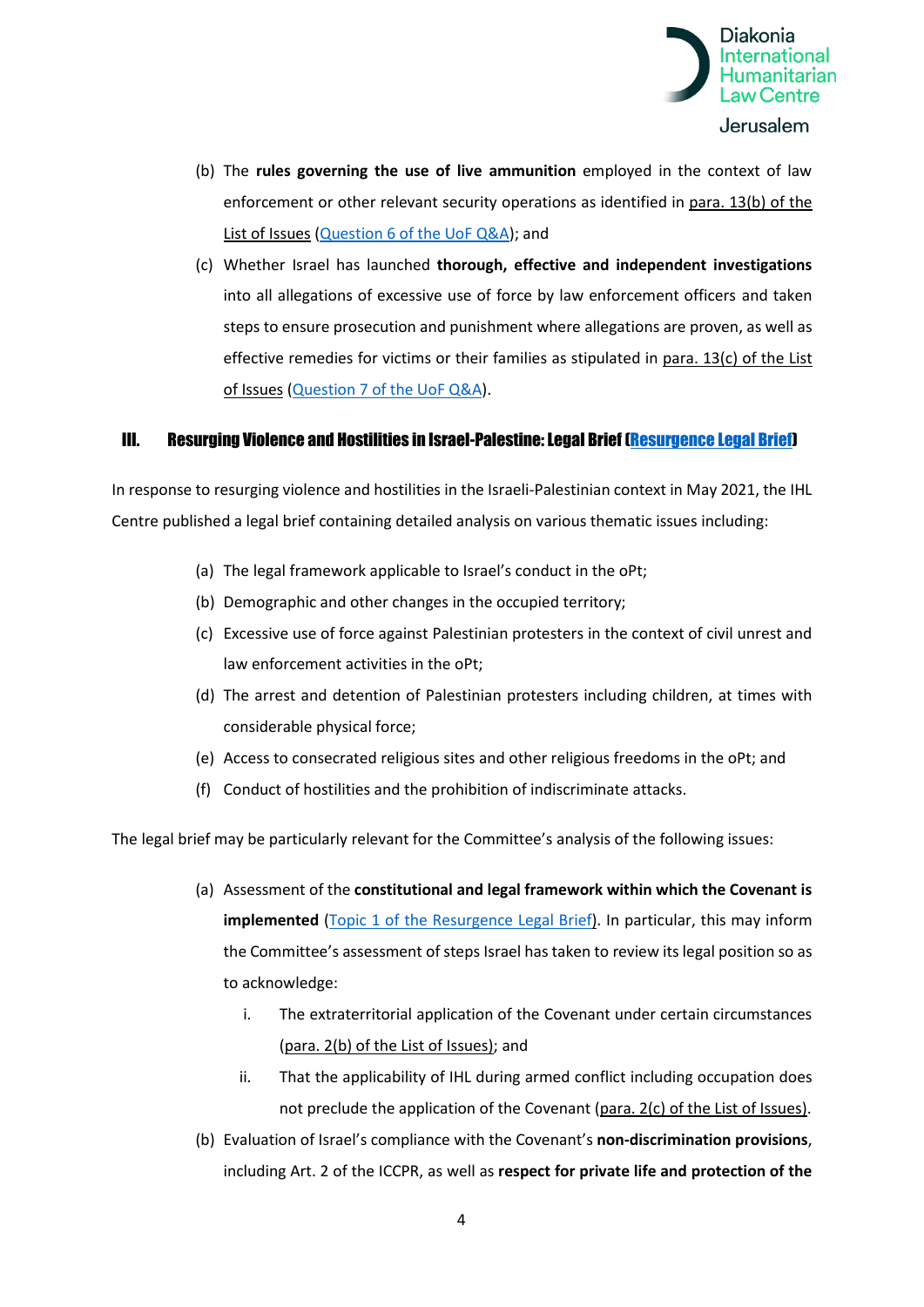

**family** as enshrined in Art. 17 of the ICCPR [\(Topic 2 of the Resurgence Legal Brief\)](https://apidiakoniase.cdn.triggerfish.cloud/uploads/sites/4/2021/06/legal-brief-resurging-violence-May-2021.pdf). In particular, this may be useful for the Committee's evaluation of:

- i. Measures taken, if any, to cease construction and expansion of settlements in the oPt, including East Jerusalem, and all settlement-related activities, including the transfer of Israel's population to occupied territory (para. 8(a) of the List of Issues);
- ii. Steps taken, if any, to refrain from interfering with the ownership and use of Palestinian property, particularly by putting an end to expropriations, confiscations, requisitions and encroachment in the oPt, including East Jerusalem (para. 8(b) of the List of Issues);
- iii. Measures taken, if any, to ensure that Palestinians in the oPt, including East Jerusalem, have non-discriminatory access to land, natural resources, water and sanitation (para. 8(d) of the List of Issues); and
- iv. Measures taken, if any, to ensure that the authorities refrain from implementing evictions and demolition orders affecting Palestinians, and information on available legal measures for protection and due process guarantees (para. 22(c) of the List of Issues).
- (c) Compliance with the **right to life** as enshrined in Art. 6 of the ICCPR and **respect for freedom of expression, peaceful assembly and association** as guaranteed in Arts. 19, 21 and 22 of the ICCPR [\(Topic 3 of the Resurgence Legal Brief\)](https://apidiakoniase.cdn.triggerfish.cloud/uploads/sites/4/2021/06/legal-brief-resurging-violence-May-2021.pdf). Like the aforementioned UoF Q&A, this part of the Resurgence Legal Brief may speak to, in particular:
	- i. Measures taken by Israel, if any, to prevent the excessive use of force against Palestinians during law enforcement operations, *inter alia* by ensuring that its rules of engagement and regulations on the use of firearms are consistent with Art. 6 of the ICCPR and with the Basic Principles on the Use of Force and Firearms by Law Enforcement Officials (para. 13(a) of the List of Issues);
	- ii. The rules governing the use of live ammunition employed in the context of law enforcement or other relevant security operations (para. 13(b) of the List of Issues); and
	- iii. Whether Israel has launched thorough, effective and independent investigations into all allegations of excessive use of force by law enforcement officers (para. 13(c) of the List of Issues).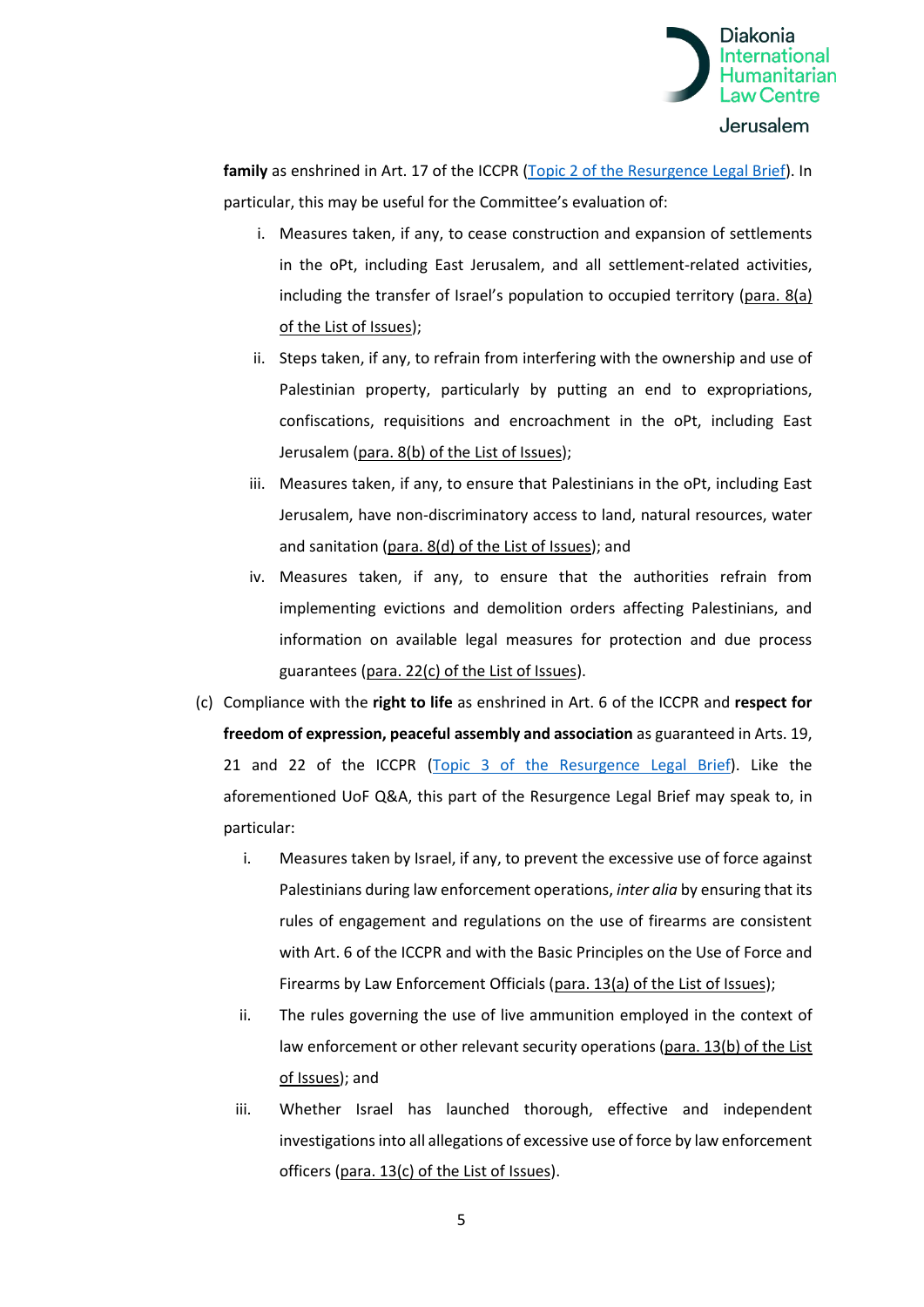

- (d) Compliance with the **right to be free from torture or inhuman treatment**, the **right to liberty and security of person**, and the obligation to **treat persons deprived of their liberty humanely** as guaranteed by Arts. 7, 9 and 10 of the ICCPR [\(Topic 4](https://apidiakoniase.cdn.triggerfish.cloud/uploads/sites/4/2021/06/legal-brief-resurging-violence-May-2021.pdf) of the [Resurgence Legal Brief\)](https://apidiakoniase.cdn.triggerfish.cloud/uploads/sites/4/2021/06/legal-brief-resurging-violence-May-2021.pdf). In particular, this may support the Committee's review of:
	- i. Conditions of arrest for Palestinians, including Palestinian children, and steps taken, if any, to ensure that arrests are conducted in accordance with the Covenant (para. 15(b) of the List of Issues);
	- ii. Measures taken, if any, to ensure that detention of children is used as a measure of last resort only (para. 15(c) of the List of Issues);
	- iii. Information on administrative detention, particularly in relation to the detention of Palestinians (para. 16 of the List of Issues).

## Conclusion

The IHL Centre is grateful for the opportunity to present these publications to the Human Rights Committee to support its review of Israel's compliance with the ICCPR at its 134<sup>th</sup> session and remains available to the Committee for questions or further inquiries.

A full list of the IHL Centre's publications can be viewed on its [website.](https://www.diakonia.se/ihl/publications/)

Jerusalem, 26 January 2022

#### ANNEX I:

Designation of six Palestinian civil society organizations as "terrorist/unlawful organizations" in Israel and in the occupied Palestinian territory: **Questions and Answers**, November 2021.

#### ANNEX II:

The use of force in law enforcement in the occupied Palestinian territory: [Questions and Answers,](https://apidiakoniase.cdn.triggerfish.cloud/uploads/sites/2/2021/12/QA-Use-of-Force-in-Law-Enforcement-oPt.pdf) December 2021.

#### ANNEX III:

Resurging violence and hostilities in Israel-Palestine: [Legal Brief,](https://apidiakoniase.cdn.triggerfish.cloud/uploads/sites/4/2021/06/legal-brief-resurging-violence-May-2021.pdf) May 2021.